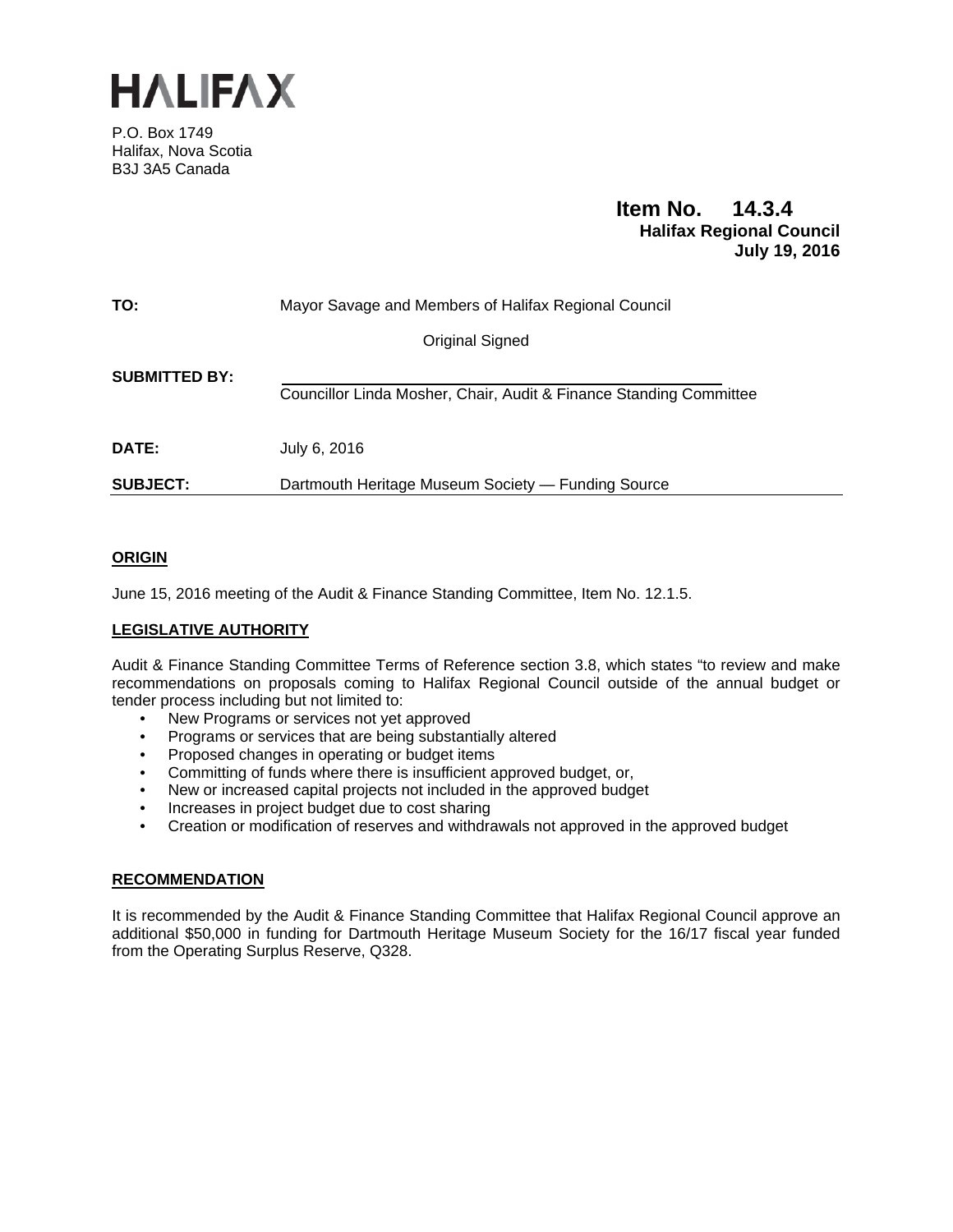## **BACKGROUND**

A staff report dated May 30, 2016 pertaining to a funding source for the Dartmouth Heritage Museum was before the Audit & Finance Standing Committee for consideration at its meeting held on June 15, 2016.

For further information, please refer to the attached staff report dated May 30, 2016.

## **DISCUSSION**

The Audit & Finance standing committee considered the staff report dated May 30, 2016 at its meeting held on June 15, 2016 and forwarded the recommendation to Regional Council as outlined in this report.

#### **FINANCIAL IMPLICATIONS**

As outlined in the attached staff report dated May 30, 2016.

## **RISK CONSIDERATION**

As outlined in the attached staff report dated May 30, 2016.

#### **COMMUNITY ENGAGEMENT**

All meetings of the Audit & Finance Standing Committee are open to the public. The agenda and reports are provided online in advance of the meeting.

#### **ENVIRONMENTAL IMPLICATIONS**

Not applicable.

#### **ALTERNATIVES**

The Audit & Finance Standing Committee did not discuss alternatives.

## **ATTACHMENTS**

1. Staff report dated May 30, 2016

A copy of this report can be obtained online at http://www.halifax.ca/council/agendasc/cagenda.php then choose the appropriate meeting date, or by contacting the Office of the Municipal Clerk at 902.490.4210, or Fax 902.490.4208.

Report Prepared by: Liam MacSween, Legislative Assistant, 902.490.6521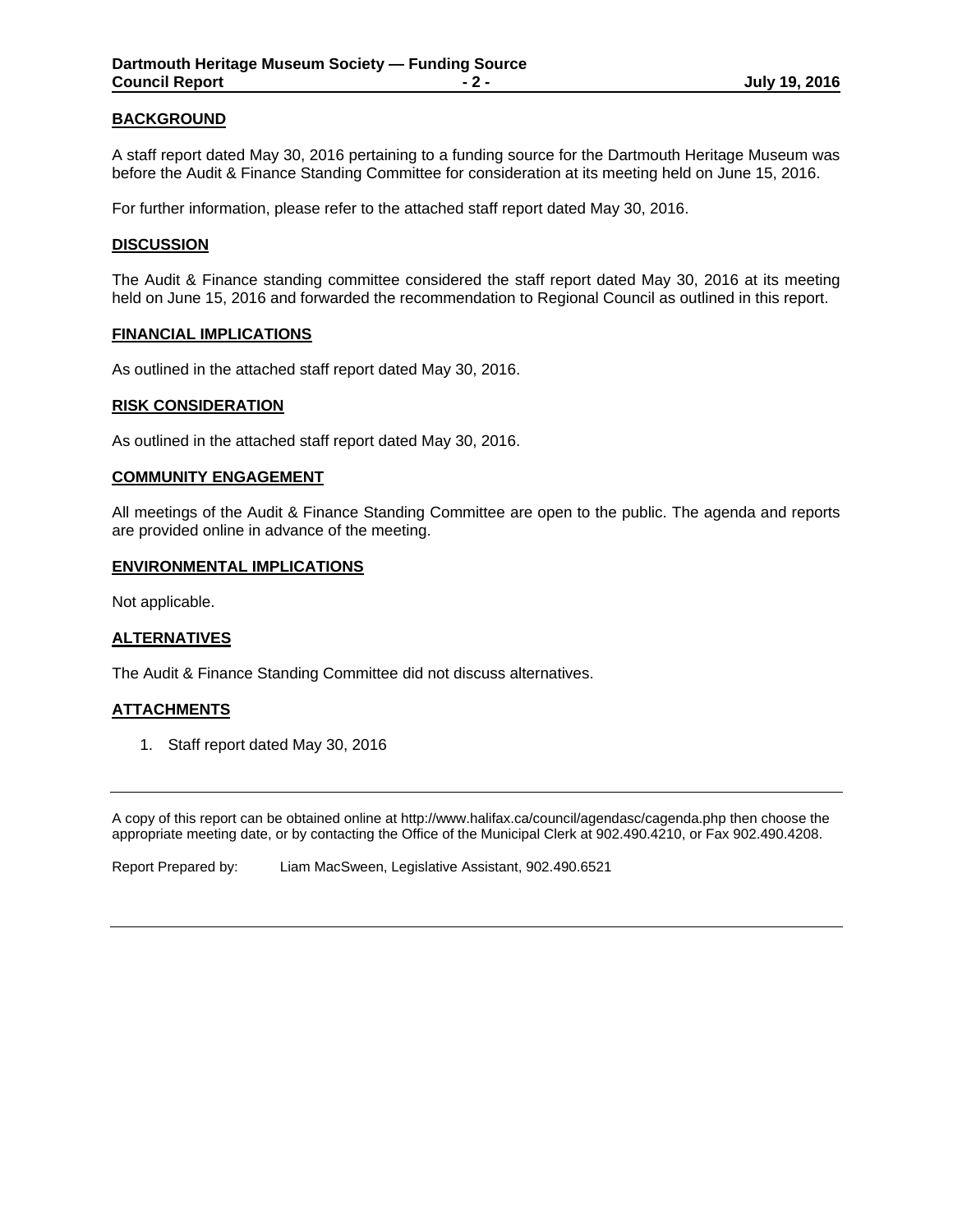

P.O. Box 1749 Halifax, Nova Scotia B3J 3A5 Canada

**Attachment 1**

# Item No. 12.1.5 Audit & Finance Standing Committee June 15, 2016

| TO:                  | Chair and Members of Audit & Finance Standing Committee             |  |  |
|----------------------|---------------------------------------------------------------------|--|--|
|                      | <b>Original Signed</b>                                              |  |  |
| <b>SUBMITTED BY:</b> | John Traves, Q.C. Acting Chief Administrative Officer               |  |  |
|                      | <b>Original Signed</b><br>Brad Anguish, Director Parks & Recreation |  |  |
| DATE:                | May 30, 2016                                                        |  |  |
| <b>SUBJECT:</b>      | Dartmouth Heritage Museum Society - Funding Source                  |  |  |

## ORIGIN

March 2, 2016 Regional Council Motion:

Approve an increase to the management fee directed to the Dartmouth Heritage Museum Society from \$50,000 to \$100,000, contingent on the identification of an appropriate funding source and the approva<sup>l</sup> of the same by the Audit and Finance Standing Committee.

## MOTION PUT AND PASSED

## LEGISLATIVE AUTHORITY

Halifax Regional Municipality Charter, section 75

(1) The Municipality may agree with any person for the provision of <sup>a</sup> service or <sup>a</sup> capital facility that the Municipality is authorized to provide.

(2) An agreement made pursuant to subsection (1) may allow for the lease, operation or maintenance of the facility or provision of the service by <sup>a</sup> person...

Halifax Regional Municipality Charter, section 79

- (1) Council may expend money required by the Municipality for
- (ai) public grounds, squares, halls, museums, parks, tourist information centres and community centres ...
- (av) <sup>a</sup> grant or contribution to..

(v) any charitable, nursing, medical, athletic, educational, environmental, cultural, community, fraternal, recreational, religious, sporting or social organization within the Province.

HRM Charter, section 93(1) - The Council shall make estimates of the sums that are required by the Municipality for the fiscal year; HRM Charter, section79(1) - Specifies areas that the Council may expend money required by the Municipality;

Recommendation on page <sup>2</sup>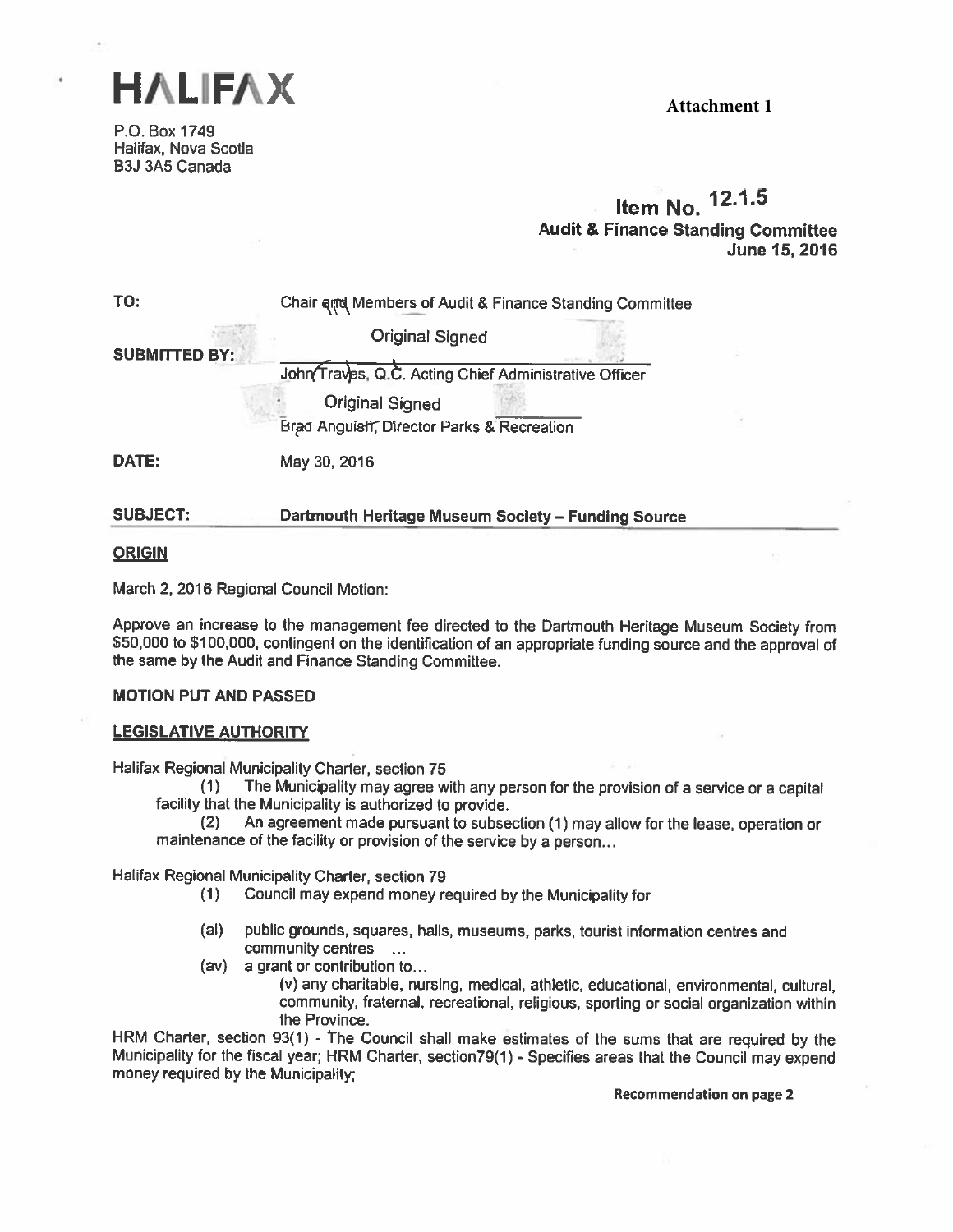HRM Charter, section 35(2)(d)(i) - The CAO can only authorize budgeted expenditures or within the amount determined by Council by policy; HRM Charter, section 120(6) - The Municipality may maintain other reserve funds for such purposes as the Council may determine; Halifax Regional Municipality policy on Changes to Cost Sharing for Capital Projects - Changes requiring Council approval; and the Halifax Regional Municipality Reserve Policy - No reserve funds will be expended without the CAO's recommendation and Council approval.

#### **RECOMMENDATION**

It is recommended that the Audit & Finance Standing Committee recommend that Regional Council approve an additional \$50,000 in funding for Dartmouth Heritage Museum Society for the 16/17 fiscal year funded from the Operating Surplus Reserve, 0328.

#### **BACKGROUND**

HRM's artifact holdings have been managed through a decentralized process with responsibility for the majority of the holdings, found in the Dartmouth Collection and managed by the Dartmouth Heritage Museum Society. With P

As a result of the amount of time and work required to complete the required work, it is necessary to redefine and update the relationship between HRM and the Dartmouth Heritage Museum Society. As a result, at its March 22 interim management agreement with Dartmouth Heritage Museum Society (DHMS) for a three year<br>period with an increase in the annual management fee from \$50,000 to \$100,000. Included in Regional Council's approval was direction to staff to identify an appropriate funding source and subsequent<br>approval by the Audit & Finance Standing Committee.

#### **DISCUSSION**

The approved 2016/17 Parks & Recreation Operating Budget includes the previously approved funding to Dartmouth Heritage Museum Society in the amount of \$50,000. With Regional Council's direction to increase the funding, ad of reference, the funding source must be approved by the Audit & Finance Standing Committee prior to ratification by Regional Council.

With Regional Council's direction, funding from the 2015/16 surplus, which has been moved to the<br>Operating Surplus Reserve, Q328, can be allocated to fund the increase to the management fee for the upcoming 2016/17 year. The additional funding would be accrued and provided to DHMS upon finalization of the new interim management agreement. With the direction outlined by Regional Council, staff will immediately reiniti

## FINANCIAL IMPLICATIONS

There is currently \$50,000 budgeted for the Dartmouth Heritage Museum Society for 2016/17 in Parks and Recreation cost centre C705. As it is too early in the current fiscal year to project any surplus within the Parks and